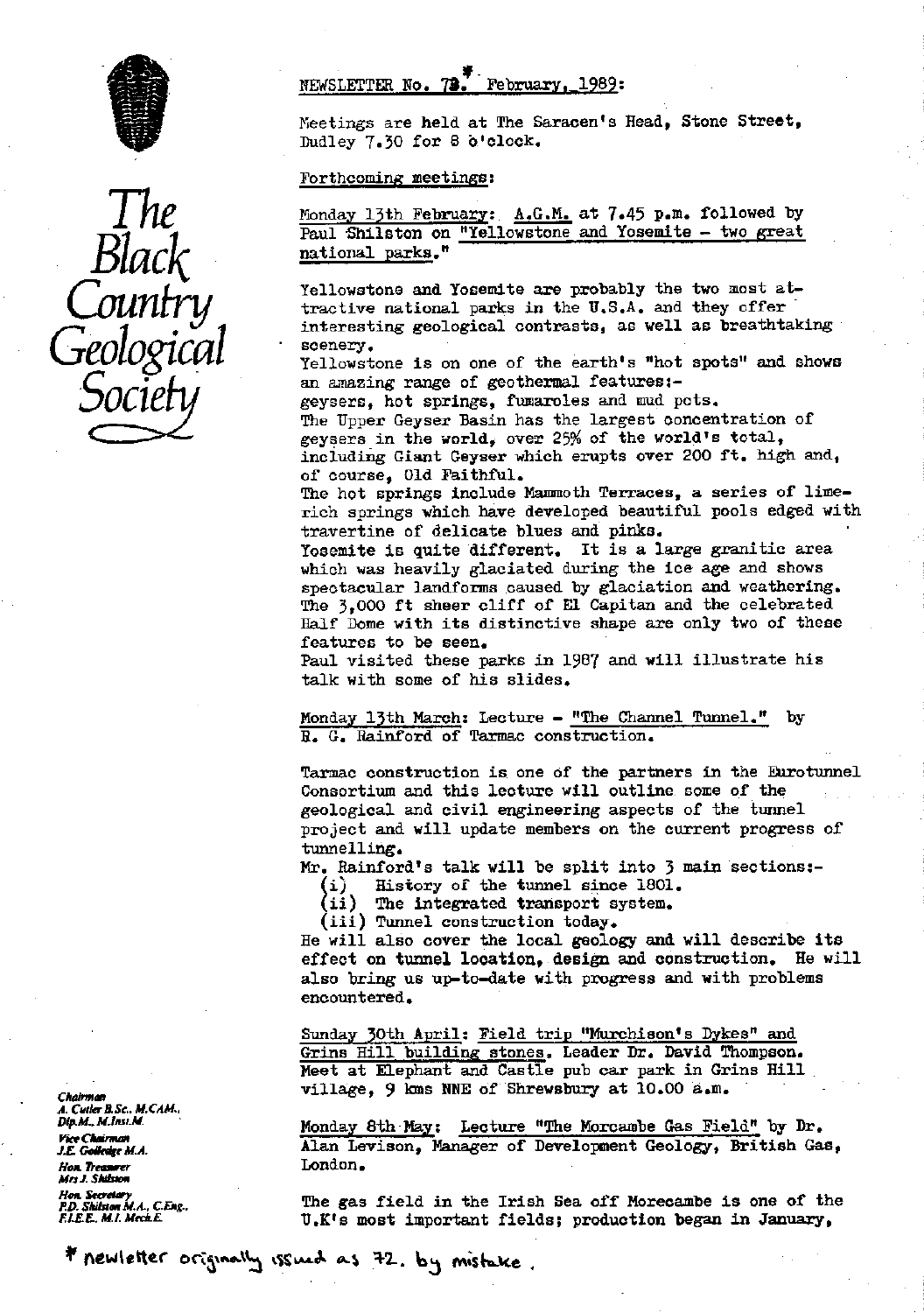1985 and it now produces some 10% of daily consumption, with an expected life of 40 years. The field was surveyed and located by *geologists of British Gas Explora*tionDept. and represents a major triumph of applied geology. Dr. Levison played a major role in this achievement, and we are particularly pleased that he is coming to describe his work to the Society.

His talk will describe the gas field and its geology, and the way it was located and then developed. The gas is held in sandstone strata of Permian and Triassic age, and the other two requirements  $-$  a source of gas from Upper Carboniferous coal seams, and a strata of sealing rock above to prevent escape of the gas  $-$  were both believed to be present, Wells were drilled and gas was found How easy to be wise afterwards, but one can imagine the anxiety during the exploration.

Members may have seen his article on this subject in the May/June 88 issue of GEOLOGY TODAY.

May 12th-14th: Weekend field meeting at Slapton Ley Field Centre, Devon. Led by the Warden Dr. Keith  $Che11.$ 

This is an *attractive seaside centre* on the south coast of Devon, near Dartmouth. Accommodation will be at the centre, at the very reasonable cost of 130, and *there* may be an extra charge for local transport. This is a joint meeting with the Shropshire Geological Society. Booking should be made without delay using the booking form with this newsletter, direct to Sue Gibson, Walford, New Road, Ludlow SY8 2LS. Telephone (0584) 5167.

Monday 19th June: Evening field trip to Uffmoor Wood.Woodland, wild*life and geology. Leader Alan Cutler.*

Monday 3rd July: Barbecue at Oldswinford Hospital, Stourbridge. Good food, a bar and good music and with your help, good company. See booking form in this newsletter. Can you help?, Please contact Editor. Sunday 17th September: Field meeting to Warwickshire - Southam Quarry and Burton Dassett Hills.

Leader: John Crossling, Keeper of Geology at Warwickshire Museum. Meet 10 a.m. at the Market Place, Warwick at the rear of the Warwickshire Museum. The meeting will start with a short tour of the museum and an introduction to Warwickshire geology. Southam quarry is a few miles east of Warwick<br>and is in the Blue Lias (Lower Lias). Its and is in the Blue Lias (Lower Lias). interbedded limestones and clays are worked for cement. Burton Dassett Hills are Middle Lias and include the Marlstone Rock bed, a ferruginous limestone which forms a distinctive outcrop due to its relative hardness. It was quarried in the area for iron-making. John Crossling promises that both sites are VERY GOOD for COLLECTING FOSSILS.

Monday 2nd October: Lecture - "The Age and Nature of Glaciation in North-Wales: a modern Interpretation." by Dr. Ken Addison..

November - to be announced - Field trip to the Wrekin area led by Dr. Alan Wright of Birmingham University

#### EDITORIAL:

In this month's newsletter several things for those new diaries. First of all our pro- gramme for 1989. Notice one or two changes from the previous list - new lecture in May, weekend field meeting and a change of venue fo: our September field trip with the Wrekin hopefully transferred to November. The committee is constantly on the search for new areas to visit, suitable leaders and lecturers, If any member has a suggestion in any of these areas, their ideas would be most welcome. Secondly, included in the newsletter is a list of the BBC's Open University programmes in geology for the February-October season.

Monday 5th December, 1968: Lecture: "The Racecourse Colliery Mine" by Nigel Chapman, of Friends of the Black Country Museum (Mining Group).

The Yining Group are 5 or 6 enthuasts, who spend all their spare time recreating Black Country coal mining as it used to be. Their, aim is to produce displays of typical oldstyle mining practice, including aboveground machinery, to give the public an idea of the way coal used to be mined in the Black Country. How successful they have been, and still are, was described to us in Nigel Chapman's interesting talk.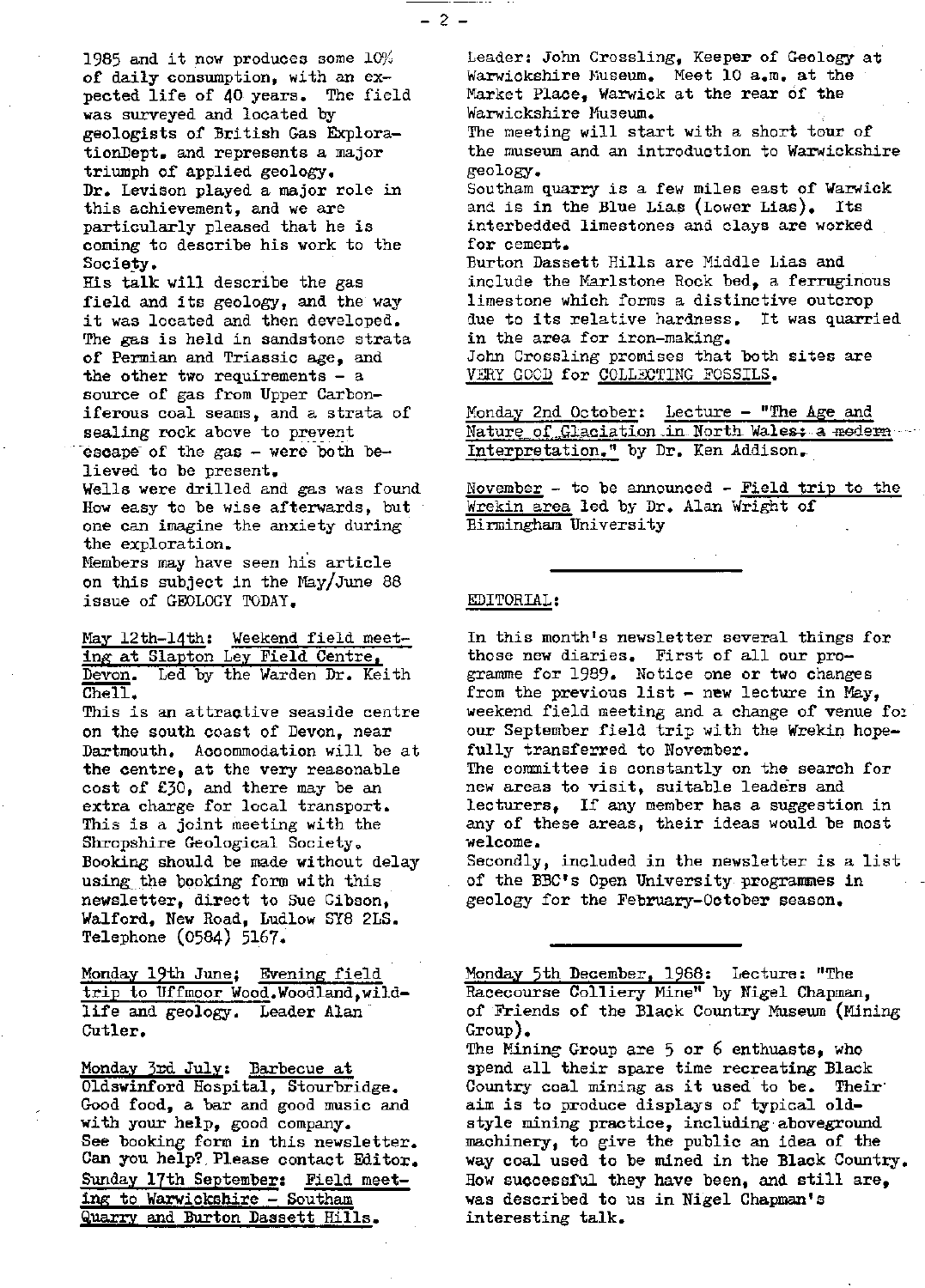There several old mineshafts on the museum site, identified from old records, and they chose one of these for the first development - called Racecourse Colliery No. 1. The shaft was renovated and made safe, pithead gear was found and installed, a steam winding-engine was obtained from a local site and put into working order, and a rail track with mining tubs was built up. All this involved studying old records and photographs, and talking with old miners, as well as finding out how things were done in the old days using old tools and materials. Their next project was to create a second mineshaft - Racecourse No. 2also made out of an old existing shaft and working. This involved deepening the shaft and renovating some of the brick lining, a complicated job requiring the existing lining to be supported while new bricking was carried out below.All these techniques had to be learned the hard way, They had hoped to be able to produce an underground display for the public, but because of mining and safety regulations this proved too difficult. Instead they are now embarked on another ambitious project, the underground mining display, showing several mining scenes Just below the surface, entered by horizontal passages and giving the feel of a mine. The underground mining display

-3-

should be ready, for next summer, and combined with the two Racecourse Colliery installations, it will make a really worthwhile addition to the Black Country Museum's features.

#### "Those Incredible Limestone Mountains of South China", October lecture.

Tony Waltham gave us a most interesting talk and slide show on all aspects of life in China off the beaten track and showed us some spectacular and breathtaking views of these truly incredible features, The lecture began with a view of a  $typical$  inland chinese city  $-$  something akin to the worst parts of Birmingham and Oldham in rainy weather - and one picturesque

pagoda. Pollution was widespread, both atmospheric and noise/congestion. The streets were clearly for people not cars, with thousands of bicycles per mile of street. A meeting with the university staff required 38 cups of tea and a visit to the local market turned the stomach as small dogs, cats and birds were for sale (live) only to be slaughtered on purchase. This market visit explained the lack of birds in the area. The geology shows continuous limestone deposition from Ordovician-Upper Triassic. The fossil caves were 80m high. The exploration of these caves brought much interest and curiosity from the local peasants who had never seen westerners. Peasant life seemed akin to the middle ages in the Yorkshire Dales - widespread poverty. In the valleys a severe problem of sink holes resulted from the covering of solution fretted limestone by alluvium. Once a lowering of water-table by industrial water extraction took place an increase in downward erosion resulted in new sink holes opening  $up - 1,000$ of them The cave systems were explored and mapped.Dr. Waltham's party had several notable exploration successes despite the hazardous nature of the work. Some caves have clouds forming inside them where cold and warm air mixes; others show clear evidence of past habitation. The sheer size and volume of these cave systems left a lasting impression. The towers were even more spectacular. Dr. Waltham showed us many views of the variety of shapes including some which rise shear from the centre of the towns. Later he ventured into an explanation:- 1. Valleys formed by surface erosion. 2. Flow concentrated in dolines - chaotically dissected cone karat. 3. River erodes to base level. 4. Water re-appears producing alluvial plains. 5. Lateral movement of valley floor water

erodes sides of hills producing notches and the cones consequently steepen into towers.

6. Hills eventually removed but with tectonic uplift base level fall at a rate greater than the evolution of the towers and thus

7. Towers enlarge as valley floor falls. Thus the origin is a balance of erotion rates, uplift rates, climate, hydrology acting on a great thickness of limestone. Some further life observations - clay brick manufacture, needing 30-50 years to dry: The dhinese toilets and use of human faeces as manure which then leaches into streams used for cooking water. The local delicacy cooked rat.

All this and yet apparently no 'digestive' problems - these geologists/cavers must have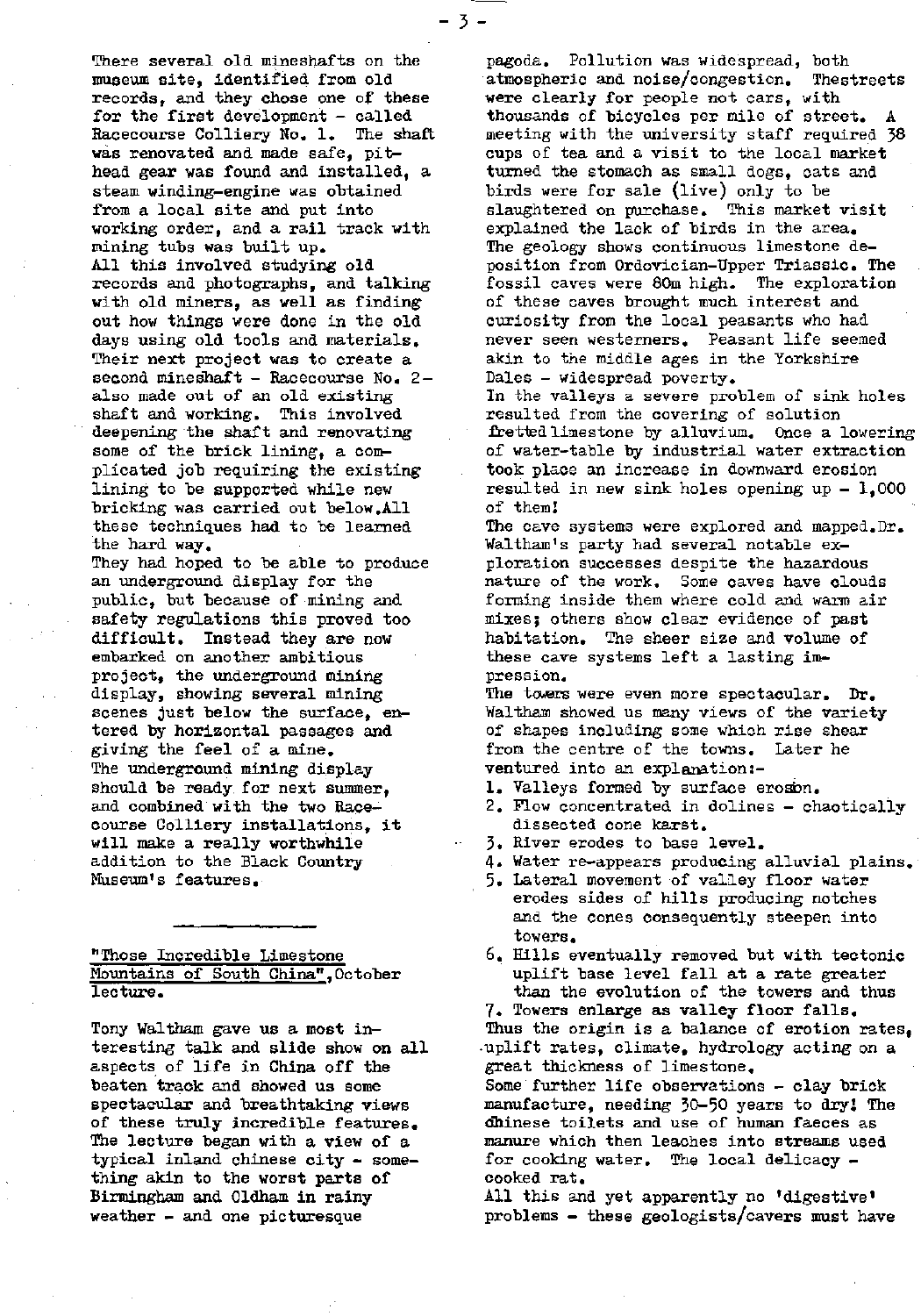iron constitutions!

Andrew Rigby:

### E.C.G.S. News [:](news:)

#### Courses :

Bristol University: Department of Extra-mural Studies, The University, Wills Memorial Building, Queens Rd., Bristol BS8 1HR.

- 1. A petrological miscellany Reg Bradshaw Ph.D.
- 2, The Geology and Natural History of the Hawaiian Island Evolution in Action - S.Swanborough BSc.
- 3. Insects and Spiders in the coal. swamps near Bristol -- $E_{\text{z}}$ Jarzembowski Ph.D.
- 4. The Great Sea Dragons M.Taylor Ph.D and A.Cruikshank Ph.D.
- 5, Geology of the Dorset Coast J.W.Cope Ph.D, F.G.S. - weekend course,
- 6. Geology in Brittany Reg Bradshaw Ph.D.
- 7. Geology of the West Dingle Peninsula and Blasket Islands - B.P.J.Williams B.Sc, Ph.D - one week 15/9-24/9•
- 8. Geology of the Lleyn Peninsula Reg Bradshaw Ph.D. 15/4-22/4.
- 9. Geology and Archaeology in Orkney and Cathness.A.N. Insole Ph.D.  $17/7 - 1/8$ .
- 10. Santorini 2 weeks study tour September, 1990.
- 11, Field Geology in Shropshire weekend course by T. Barklem B.So., FiR.G.S , F.G.S.15-16/4.
- 12. Geology and Archaeology in S.W.  $U.S.A. 17/6-1/7, 1989.$  -
- 13. Geology in the Cantabrian Mountains, NW Spain, 2/9 1989.
- 14. Geology of Cornwall,  $13-20/5$ , 1989.

Field trips by Shropshire Geological Society. B.C.G.S. members are welcome. Wednesday 14th June, 1989 - evening meeting to see Ludlow bone bed at Ludford,' Saturday 15th July - visit to open cast site at Telford. Details from Sue Gibson - Ludlow (0584) 5167.

University of Nottingham:

Geological Study Tour to the Cascades and the Hawaiian Islands. A j week tour in July-August 1990. Cost €1,400-€1,500. Deposit €50. to University of Nottingham, department of Adult Education, 14-22 Shakespeare Street, Nottingham NGl 1FJ, from whom further details can be obtained. Tel: (0602) 483838. -

As above but to Iceland 29th July-12th Aug. Cost £780. Details from above address.

TJ.K. courses to:-

-4-

a) N. Somerset  $21/4-23/4$ . £60.00. b) Isle of Skye  $27/5-2/6$ . £187.00. c) Lake District  $6/10-8/10$ , £62.00.

The Society does not provide personal accident cover for members or visitors on field trips. You are strongly advised to take out your own personal insurance to the level which you feel appropriate. Schools and other bodies should arrange their own insurance as a matter of course,

From the Papers :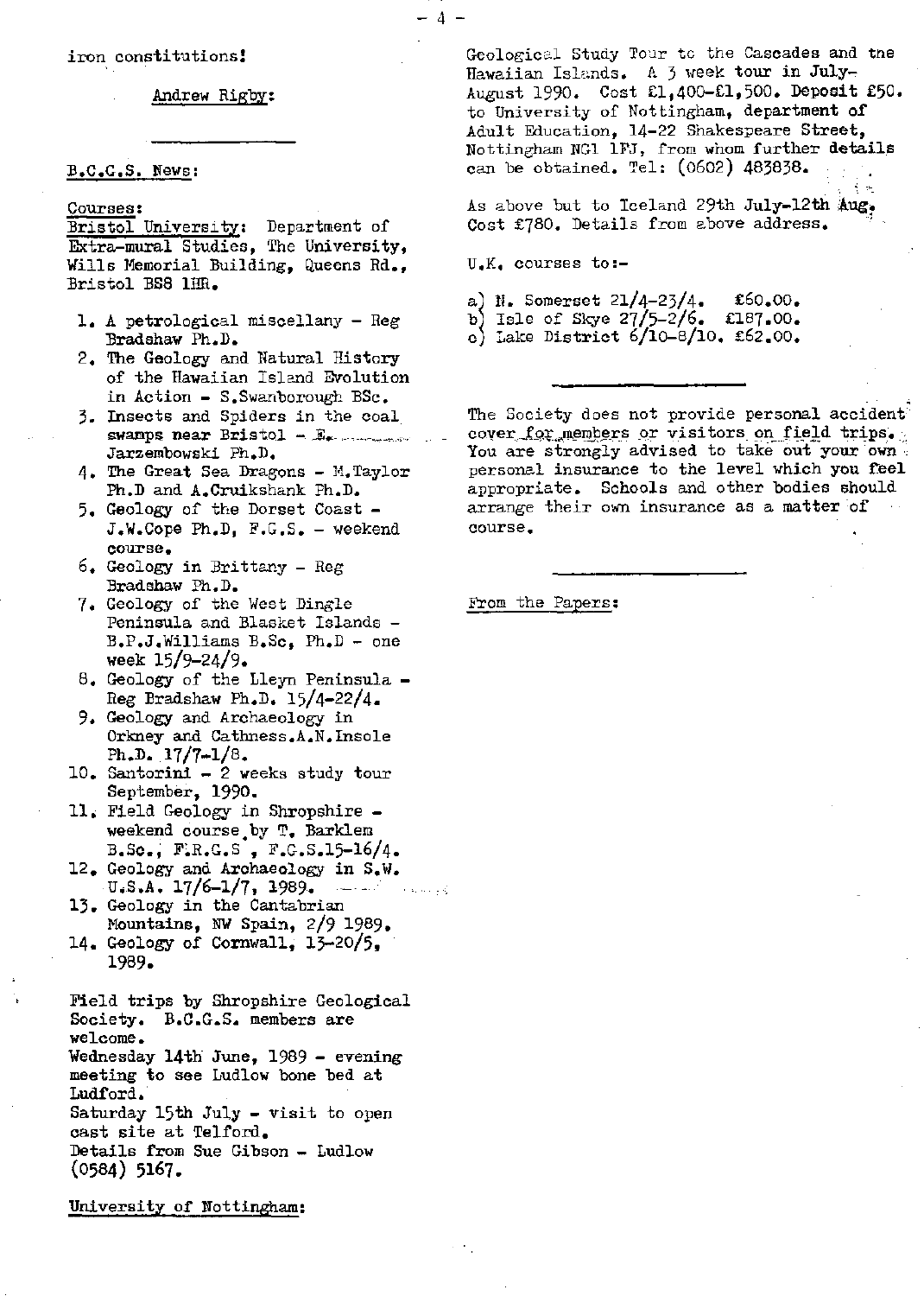



#### JOINT WEEKEND FIELD **NEETING**

- 8 -

WITH **SHROPSHIR\$** GEOLOGICAL SOCIETY.

A joint weekend geological field meeting for our two societies has been arranged at Slapton Ley Field Centre, Kingsbridge, Devon. This **is** an attractive seaside centre, **L! G** on the south coast of Devon near Dartmouth, run by the Field Studies Council.

The warden of the centre DR.KEITH CHELL used to be a member of the Shropshire society, and **is** running the weekend specially for us, so it **is** sure to be a really worthwhile visit.

Accommodation and food from Friday evening to Sunday breakfast will be provided at the Field Centre at the very reasonable cost of t30, and there may be an extra charge for local transport.

PLEASE BOOK DIRECT TO SUE GIBSON AT LUDLOW, USING THE BOOKING SLIP BELOW.

Sue has asked that bookings are given soon, preferably by 10th January, so that the weekend can be confirmed with the Field Centre.

Paul Shilston

**FIELD WEEKEND MAY 12/13/14 SLAPTON LEY FIELD STUDIES CENTRE, DEVON** LEADER DR. KEITH CHELL

Accommodation and food **will** cost £30 from Friday evening to Sunday breakfast. There may be an extra charge for transport.

Please book ....... places on the field weekend.

I enclose a deposit of £10.

Signed: ................................. Phone number:

**Address:** ..............................................................

Please return to S. Gibson, Walford, New Road, Ludlow SY8 2LS

#### **by January 10th**

**I have provisionally** booked 20 places but do need to know **numbers as soon as possible!**